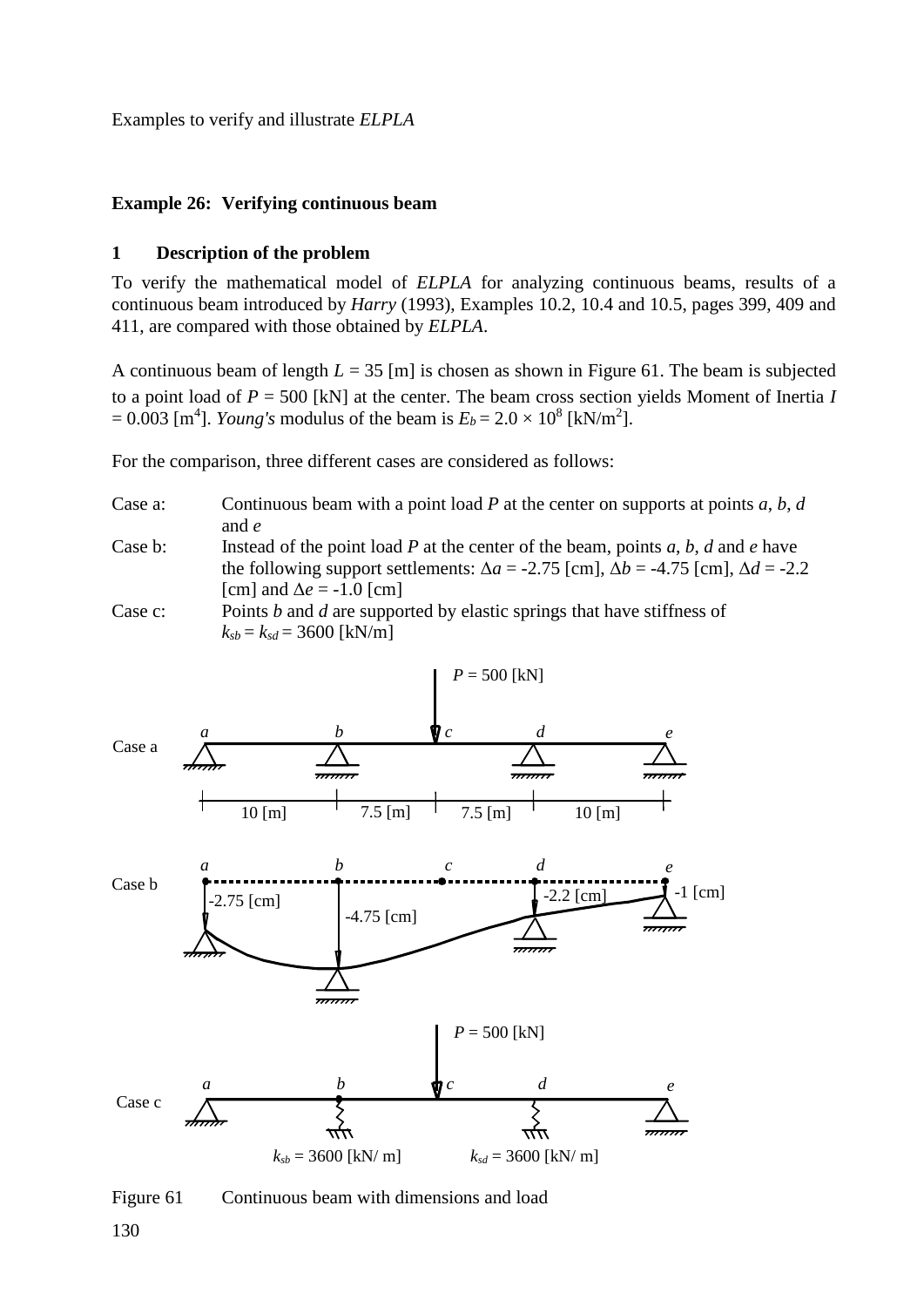## **2 Comparison of Results**

Moments and shear forces for case a obtained by *ELPLA* are compared with those obtained by *Harry* (1993) in [Figure 62.](#page-1-0) Results obtained by *ELPLA* and *Harry* (1993) for case a are the same. [Figure 63](#page-2-0) compares between moments computed by *Harry* (1993) and *ELPLA* for case b. This figure shows that both results are in a good agreement. For case c, the reaction at the elastic support obtained by *Harry* (1993) and *ELPLA* is equal to 272.9 [kN].



<span id="page-1-0"></span>



Moment  $M_b$  [kN.m]  $305.3$ *Harry* (1993)